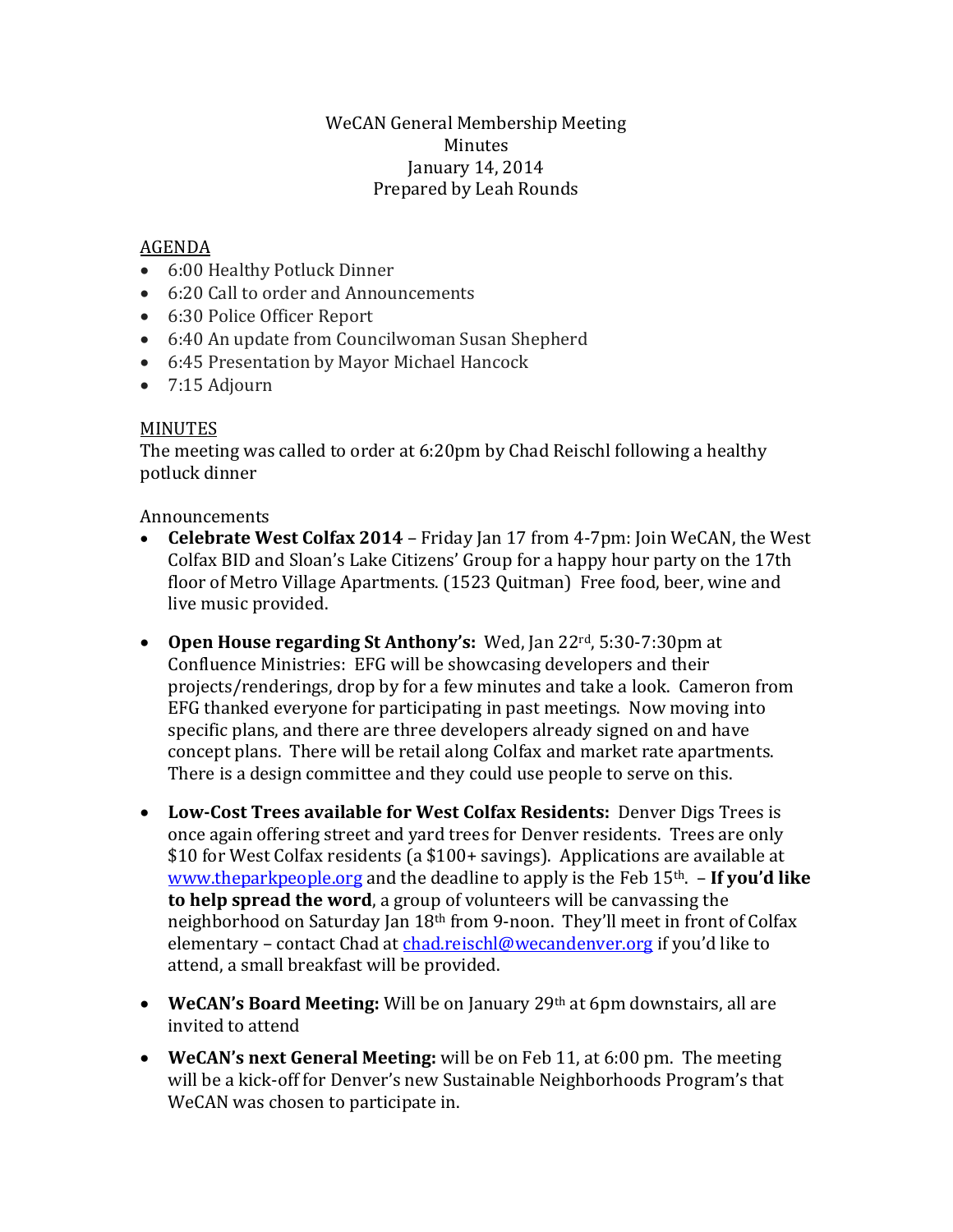- **Recycle metal** to support WeCAN: call Bill Baker, 303-946-8230 or email [bigbuddy2@comcast.net](mailto:bigbuddy2@comcast.net)
- **"Box Tops for Education"** program, bring your box tops to WeCAN meetings and Leah Rounds will take them to the local schools to support their programs.
- There is a raffle tonight, with all proceeds going to the new library endowment fund. \$3k has already been raised with a goal of \$5k so WeCAN can sponsor a reading room.

Denver Police Department update by Officer Reiner

- Pamphlets were made available to business owners on how to best protect your business at night. There has been a recent pattern of business burglaries at night. 3 people were apprehended in connection with a robbery last night.
- "Puffers" are still being stolen. The weather is colder and there is a temptation to leave cars running, but this makes them more prone to auto theft.
- $\bullet$  Q&A
	- o Were there gunshots around 14th and Tennyson last night? Around 10:30 there were gunshots being reported from Sun Valley to Sheridan
	- o Comments on the hostage situation at 7-11 this week. Much of the information has already been out on the news. It is an on-going active investigation.

Council Woman Susan Shepherd of District 1 in NW Denver

- Congratulations on being chosen as one of the "Sustainable Neighborhoods"
- Papers on the basic rules and regulations of marijuana sales and consumption from last month's meeting were handed out. Be aware that the rules in Denver may be different than the surrounding areas.
- In regards to the re-development of St. Anthony's
	- o Thanks for the support at December's GDP meeting. This will be a positive uplift and catalytic opportunity for the neighborhood.
	- o There is a lot of negativity coming from other areas of town on this redevelopment. These people have not attended EFG's meetings or been a part of this process. A petition has been circulating to stop this development, without the consideration of the needs of this neighborhood
	- o Zoning discussions will take place when specific plans are brought up. There will be no preemptive rules set on buildings before specific plans are in place on residential, commercial, etc.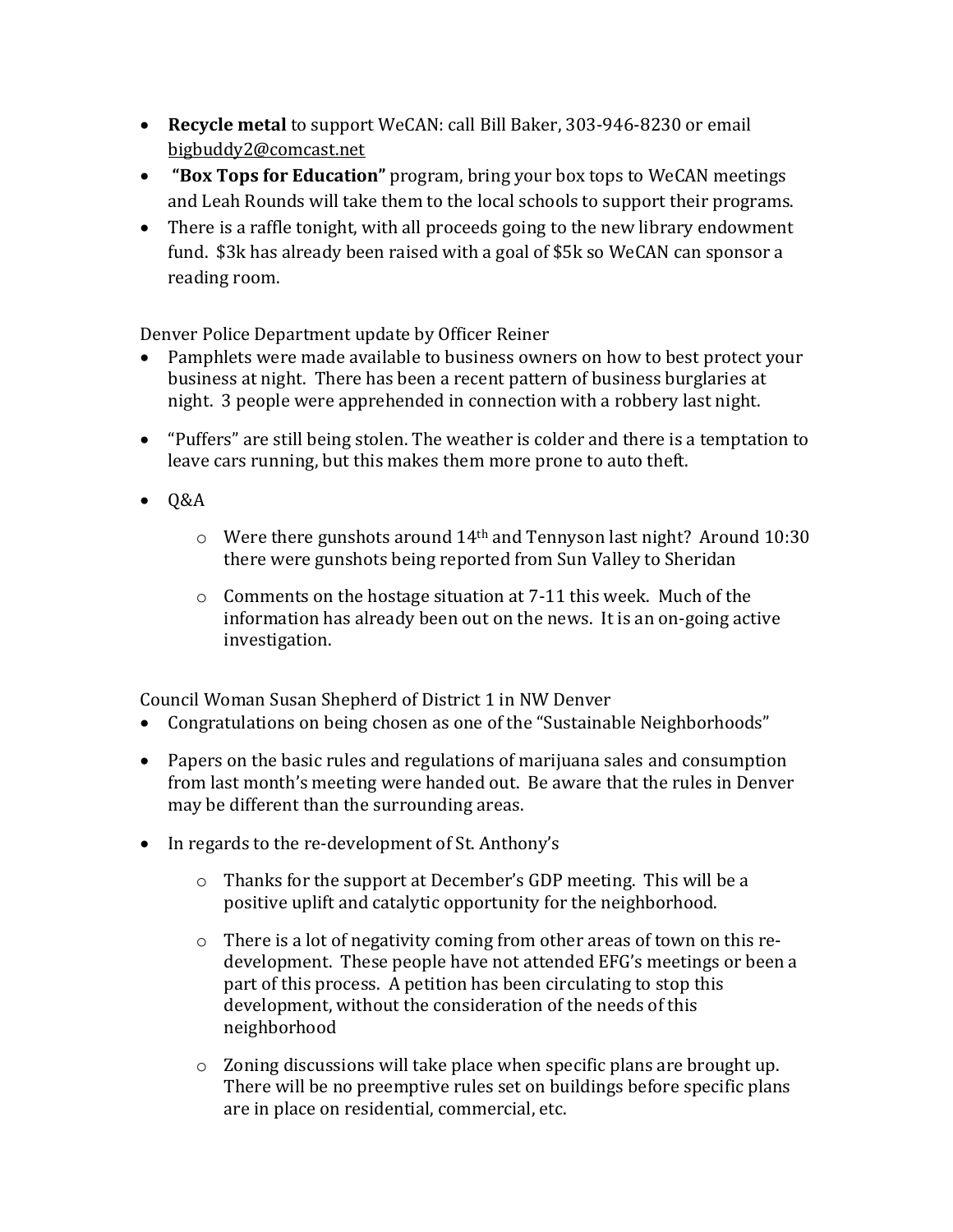o Encourage those against this plan to reach out to WeCAN. Everyone deserves to be heard, and there will be a full and fair discussion when the zoning comes up

Mayor Michael Hancock

- Thank you to Susan Shepherd for her work on council
- Introduced a few members of his team: Michael Sapp, Neighborhood Liaison; Rachel Chapparo, Deputy Director of Community Affairs; Rocky Piro, Manager of Community Planning and Development; Jerry Tinianow, Chief Sustainability Officer; Steve Ferris, Director of Development Services
- The state of the city of Denver is strong and growing. Unemployment has dropped to 6.2%, below what it was pre-recession of 2008. 1000 new companies have opened up. Denver is considered one of the top five cities for employment. Fiscally sound. Able to add new policemen and firefighters last year (there had been no new hires for the 5 years previous to that).
- Last spring issued "My Denver Card" to kids, which give them access to rec centers, pools, the library, and more services to be added. 90k kids are eligible, and after 8 months of the program, 37k kids had signed up. There was a lower incidence of youth crime last summer, and 2.5k teens went to work this past summer.
- Denver has an opportunity to be a bigger part of the global stage. DIA is a big part of this, and non-stop international flights now go to Tokyo, Mexico City, and more. This will open doors for businesses and allow Denver to connect and gain opportunities.
- $\bullet$  Q&A
	- o The brand of Denver is very strong and positive right now. With the Broncos and all the other positive things going on in Denver, the news has focused on the legalization of marijuana. Has there been anything positive come out of the marijuana publicity? It is still too early to tell. Very proud of the way city employees have handled this and made it a smooth process. Businesses have been working closely with the city to ensure it goes smoothly.
	- $\circ$  EFG has done a great job confirming with the neighborhood about the process of re-development at St. Anthony's. There have been reoccurring complaints about density and green space from outside neighbors. Comments? This issue has been brought to our attention from both sides. Susan has done a good job talking to everyone involved. There is going to be challenges/strong opinions as this project goes along. This is a catalytic opportunity for the neighborhood and the Mayor supports it. Rocky Piro's comments on this – He grew up in district 1 and has worked hard to get developers and the neighborhood on the same page. Real proposals still need to come in.